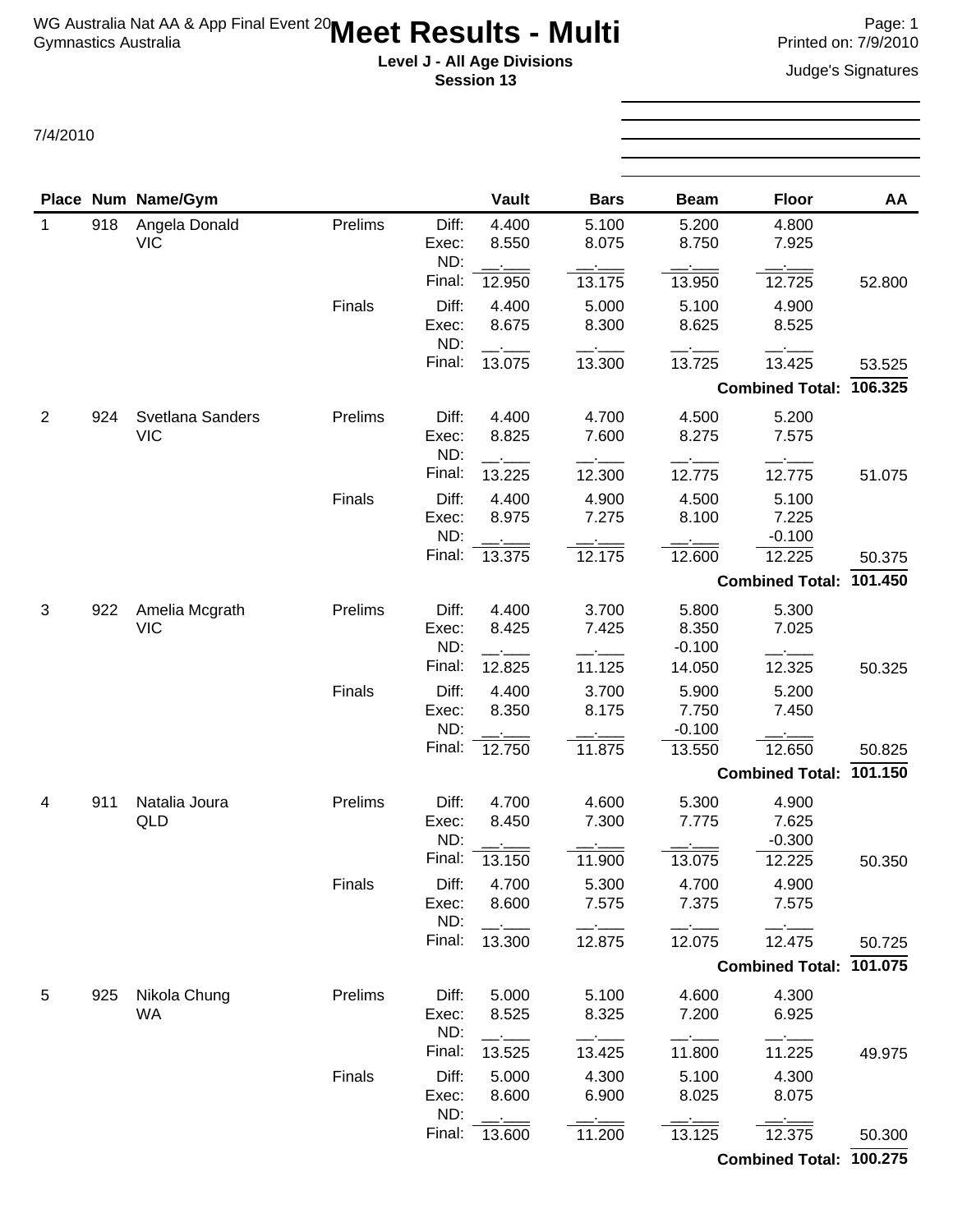**Level J - All Age Divisions Session 13**

7/4/2010

|                |     | Place Num Name/Gym               |         |                       | <b>Vault</b>   | <b>Bars</b>    | <b>Beam</b>    | <b>Floor</b>           | AA     |
|----------------|-----|----------------------------------|---------|-----------------------|----------------|----------------|----------------|------------------------|--------|
| 6              | 912 | Amaya King Koi<br>QLD            | Prelims | Diff:<br>Exec:<br>ND: | 5.000<br>8.000 | 5.200<br>7.050 | 5.100<br>7.875 | 4.900<br>7.600         |        |
|                |     |                                  |         | Final:                | 13.000         | 12.250         | 12.975         | 12.500                 | 50.725 |
|                |     |                                  | Finals  | Diff:<br>Exec:<br>ND: | 5.000<br>7.925 | 5.100<br>4.800 | 5.100<br>7.775 | 5.000<br>8.300         |        |
|                |     |                                  |         | Final:                | 12.925         | 9.900          | 12.875         | 13.300                 | 49.000 |
|                |     |                                  |         |                       |                |                |                | <b>Combined Total:</b> | 99.725 |
| $\overline{7}$ | 908 | Emma Jane Nedov                  | Prelims | Diff:                 | 4.000          | 4.800          | 5.100          | 4.600                  |        |
|                |     | <b>NSW</b>                       |         | Exec:<br>ND:          | 8.575          | 6.700          | 6.050          | 8.050                  |        |
|                |     |                                  |         | Final:                | 12.575         | 11.500         | 11.150         | 12.650                 | 47.875 |
|                |     |                                  | Finals  | Diff:<br>Exec:<br>ND: | 4.400<br>8.825 | 4.900<br>7.150 | 5.600<br>7.750 | 4.600<br>8.000         |        |
|                |     |                                  |         | Final:                | 13.225         | 12.050         | 13.350         | 12.600                 | 51.225 |
|                |     |                                  |         |                       |                |                |                | <b>Combined Total:</b> | 99.100 |
| 8              | 913 | Katie Wurth<br><b>QLD</b>        | Prelims | Diff:<br>Exec:<br>ND: | 5.000<br>8.550 | 4.000<br>7.675 | 4.500<br>6.925 | 5.000<br>7.775         |        |
|                |     |                                  |         | Final:                | 13.550         | 11.675         | 11.425         | 12.775                 | 49.425 |
|                |     |                                  | Finals  | Diff:<br>Exec:        | 5.000<br>8.375 | 4.200<br>6.925 | 4.100<br>8.000 | 4.100<br>7.350         |        |
|                |     |                                  |         | ND:<br>Final:         | 13.375         | 11.125         | 12.100         | 11.450                 | 48.050 |
|                |     |                                  |         |                       |                |                |                | <b>Combined Total:</b> | 97.475 |
| 9              | 919 | <b>Tierra Exum</b><br><b>VIC</b> | Prelims | Diff:<br>Exec:<br>ND: | 4.600<br>8.850 | 4.800<br>6.125 | 5.000<br>7.775 | 4.800<br>6.975         |        |
|                |     |                                  |         | Final:                | 13.450         | 10.925         | 12.775         | 11.775                 | 48.925 |
|                |     |                                  | Finals  | Diff:<br>Exec:<br>ND: | 4.600<br>9.000 | 4.800<br>6.700 | 4.500<br>7.975 | 4.700<br>6.075         |        |
|                |     |                                  |         | Final:                | 13.600         | 11.500         | 12.475         | 10.775                 | 48.350 |
|                |     |                                  |         |                       |                |                |                | <b>Combined Total:</b> | 97.275 |
| 10             | 910 | Shar-Lee Clark                   | Prelims | Diff:                 | 4.600          | 5.100          | 4.600          | 4.500                  |        |
|                |     | QLD                              |         | Exec:<br>ND:          | 8.725          | 5.500          | 6.250          | 6.550                  |        |
|                |     |                                  |         | Final:                | 13.325         | 10.600         | 10.850         | 11.050                 | 45.825 |
|                |     |                                  | Finals  | Diff:<br>Exec:<br>ND: | 4.600<br>8.500 | 5.100<br>7.800 | 4.400<br>6.875 | 4.500<br>7.075         |        |
|                |     |                                  |         | Final:                | 13.100         | 12.900         | 11.275         | 11.575                 | 48.850 |
|                |     |                                  |         |                       |                |                |                | <b>Combined Total:</b> | 94.675 |